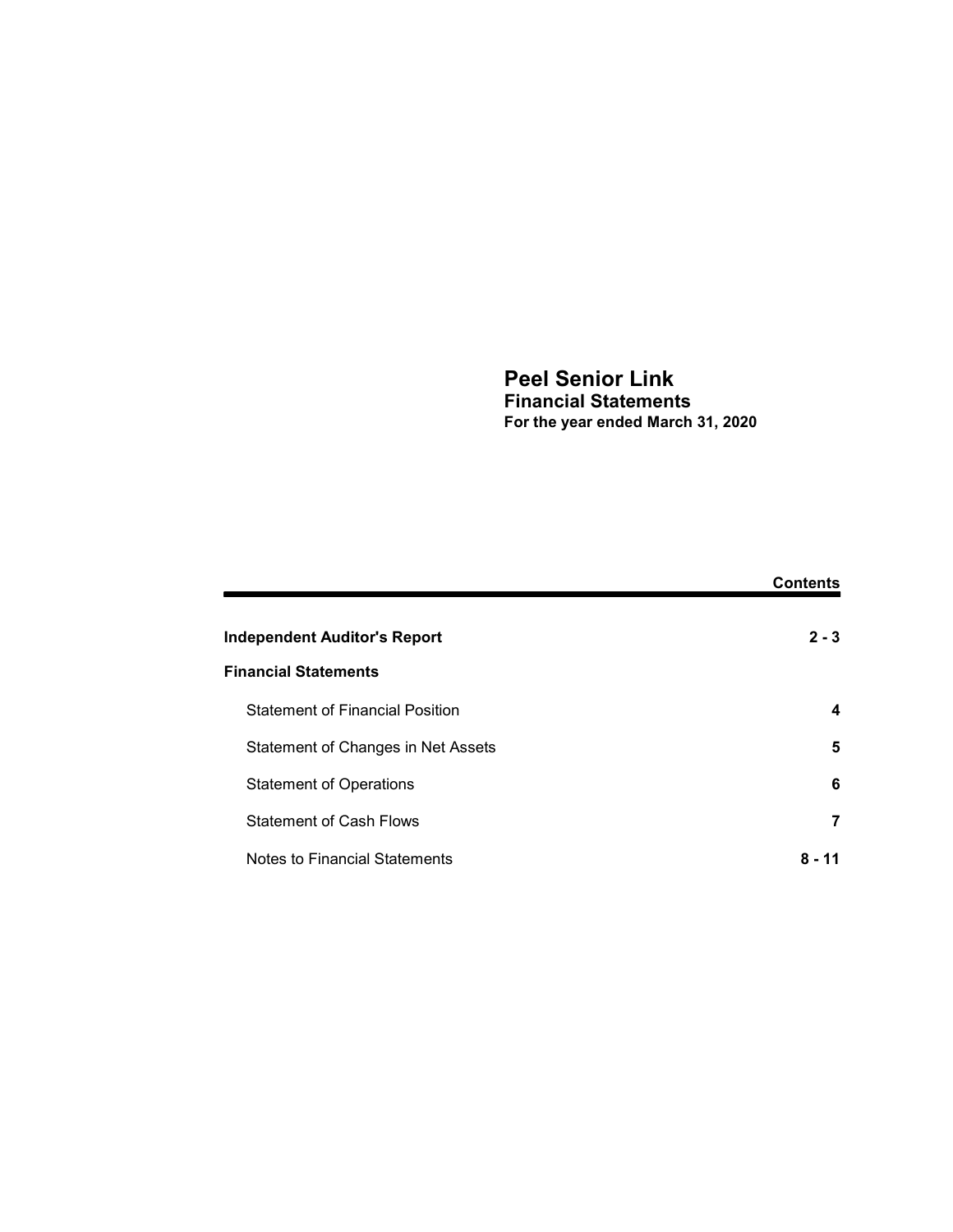

Tel: 905 270-7700 Fax: 905 270-7915 Toll-free: 866 248 6660 www.bdo.ca

BDO Canada **LLP** 1 City Centre Drive, Suite 1700 Mississauga ON L5B 1M2 Canada

# Independent Auditor's Report

## To the Board of Directors of Peel Senior Link

# Opinion

We have audited the financial statements of Peel Senior Link (the "Organization"), which comprise the statement of financial position as at March 31, 2020, and the statements of changes in net assets, operations and cash flows for the year then ended, and notes to the financial statements, including a summary of significant accounting policies.

In our opinion, the accompanying financial statements present fairly, in all material respects, the financial position of the Organization as at March 31, 2020, and its results of operations and its cash flows for the year then ended in accordance with Canadian accounting standards for not-for-profit organizations.

## Basis for Opinion

We conducted our audit in accordance with Canadian generally accepted auditing standards. Our responsibilities under those standards are further described in the Auditor's Responsibilities for the Audit of the Financial Statements section of our report. We are independent of the Organization in accordance with the ethical requirements that are relevant to our audit of the financial statements in Canada, and we have fulfilled our other ethical responsibilities in accordance with these requirements. We believe that the audit evidence we have obtained is sufficient and appropriate to provide a basis for our opinion.

## Responsibilities of Management and Those Charged with Governance for the Financial **Statements**

Management is responsible for the preparation and fair presentation of these financial statements in accordance with Canadian accounting standards for not-for-profit organizations, and for such internal control as management determines is necessary to enable the preparation of financial statements that are free from material misstatement, whether due to fraud or error.

In preparing the financial statements, management is responsible for assessing the Organization's ability to continue as a going concern, disclosing, as applicable, matters related to going concern and using the going concern basis of accounting unless management either intends to liquidate the Organization or to cease operations, or has no realistic alternative but to do so.

Those charged with governance are responsible for overseeing the Organization's financial reporting process.

## Auditor's Responsibilities for the Audit of the Financial Statements

Our objectives are to obtain reasonable assurance about whether the financial statements as a whole are free from material misstatement, whether due to fraud or error, and to issue an auditor's report that includes our opinion. Reasonable assurance is a high level of assurance, but is not a guarantee that an audit conducted in accordance with Canadian generally accepted auditing standards will always detect a material misstatement when it exists. Misstatements can arise from fraud or error and are considered material if, individually or in the aggregate, they could reasonably be expected to influence the economic decisions of users taken on the basis of these financial statements.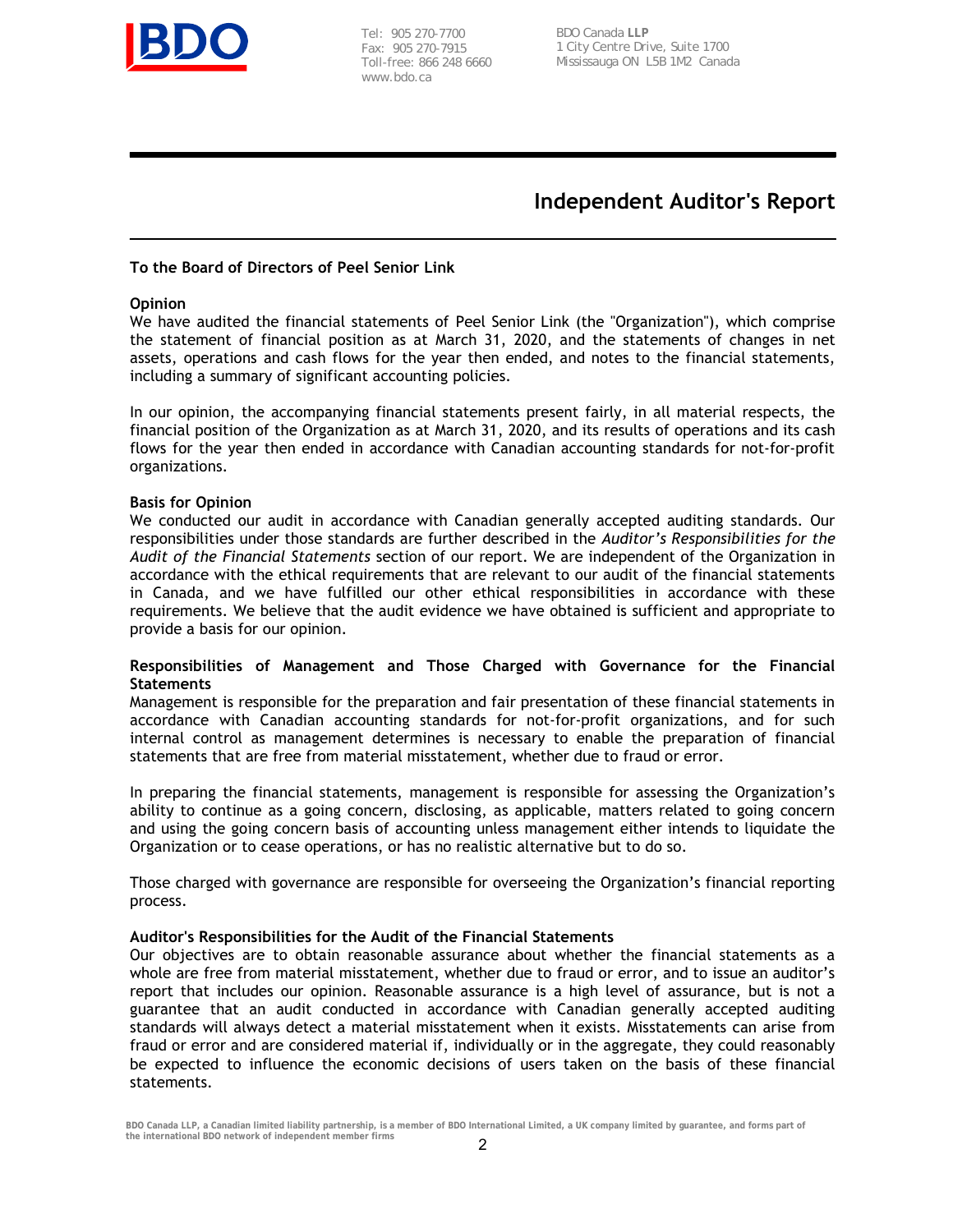

Independent Auditor's Report (continued)

As part of an audit in accordance with Canadian generally accepted auditing standards, we exercise professional judgment and maintain professional skepticism throughout the audit. We also:

- Identify and assess the risks of material misstatement of the financial statements, whether due to fraud or error, design and perform audit procedures responsive to those risks, and obtain audit evidence that is sufficient and appropriate to provide a basis for our opinion. The risk of not detecting a material misstatement resulting from fraud is higher than for one resulting from error, as fraud may involve collusion, forgery, intentional omissions, misrepresentations, or the override of internal control.
- Obtain an understanding of internal control relevant to the audit in order to design audit procedures that are appropriate in the circumstances, but not for the purpose of expressing an opinion on the effectiveness of the Organization's internal control.
- Evaluate the appropriateness of accounting policies used and the reasonableness of accounting estimates and related disclosures made by management.
- Conclude on the appropriateness of management's use of the going concern basis of accounting and, based on the audit evidence obtained, whether a material uncertainty exists related to events or conditions that may cast significant doubt on the Organization's ability to continue as a going concern. If we conclude that a material uncertainty exists, we are required to draw attention in our auditor's report to the related disclosures in the financial statements or, if such disclosures are inadequate, to modify our opinion. Our conclusions are based on the audit evidence obtained up to the date of our auditor's report. However, future events or conditions may cause the Organization to cease to continue as a going concern.
- Evaluate the overall presentation, structure and content of the financial statements, including the disclosures, and whether the financial statements represent the underlying transactions and events in a manner that achieves fair presentation.

We communicate with those charged with governance regarding, among other matters, the planned scope and timing of the audit and significant audit findings, including any significant deficiencies in internal control that we identify during our audit.

BDO Canada LLP

Chartered Professional Accountants, Licensed Public Accountants

Mississauga, Ontario June 25, 2020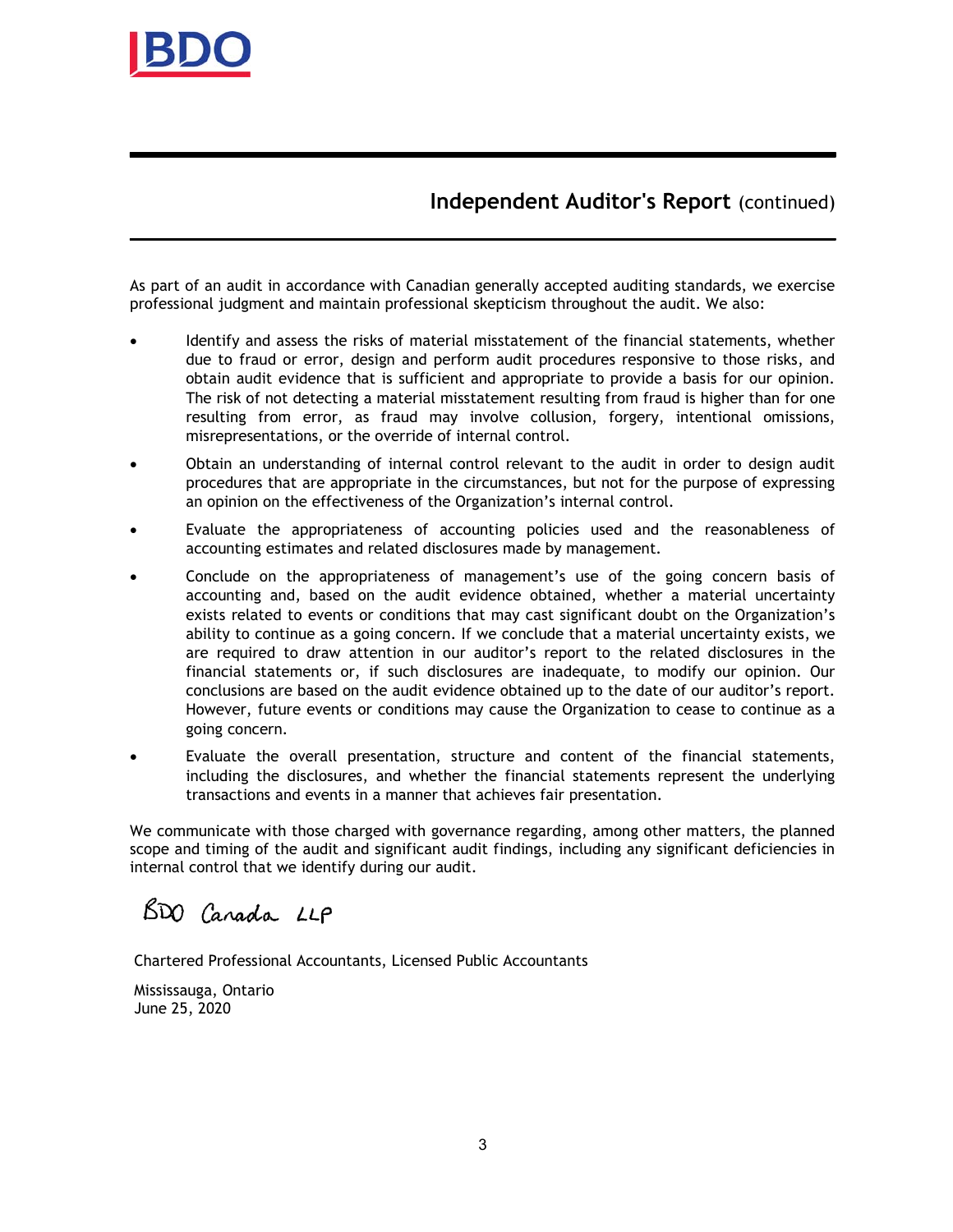# Peel Senior Link Statement of Financial Position

| March 31                                                                                                            |    | 2020                           |                           | 2019                          |
|---------------------------------------------------------------------------------------------------------------------|----|--------------------------------|---------------------------|-------------------------------|
| <b>Assets</b>                                                                                                       |    |                                |                           |                               |
| <b>Current</b><br>Cash<br>Accounts receivable<br>Prepaid expenses and deposits                                      | \$ | 1,063,182<br>103,132<br>19,700 | \$                        | 1,557,000<br>79,068<br>12,877 |
|                                                                                                                     |    | 1,186,014                      |                           | 1,648,945                     |
| Capital assets (Note 2)                                                                                             |    | 35,829                         |                           | 26,078                        |
|                                                                                                                     | \$ | 1,221,843                      | $\boldsymbol{\mathsf{S}}$ | 1,675,023                     |
| <b>Liabilities and Net Assets</b>                                                                                   |    |                                |                           |                               |
| <b>Current</b><br>Accounts payable and accrued liabilities (Note 3)<br>Deferred revenue (Note 4)<br>Due to Ministry | \$ | 612,715<br>94,076<br>316,083   | \$                        | 638,141<br>68,863<br>760,823  |
|                                                                                                                     |    | 1,022,874                      |                           | 1,467,827                     |
| <b>Deferred capital contributions (Note 5)</b>                                                                      |    | 29,827                         |                           | 18,102                        |
|                                                                                                                     |    | 1,052,701                      |                           | 1,485,929                     |
| <b>Net Assets</b><br><b>Funds Invested in Capital Assets</b><br><b>Contingency Fund</b>                             |    | 6,002<br>163,140               |                           | 7,976<br>181,118              |
|                                                                                                                     |    | 169,142                        |                           | 189,094                       |
|                                                                                                                     | S. | 1,221,843                      | \$                        | 1,675,023                     |

On behalf of the Board:

Pholignes

Director

Director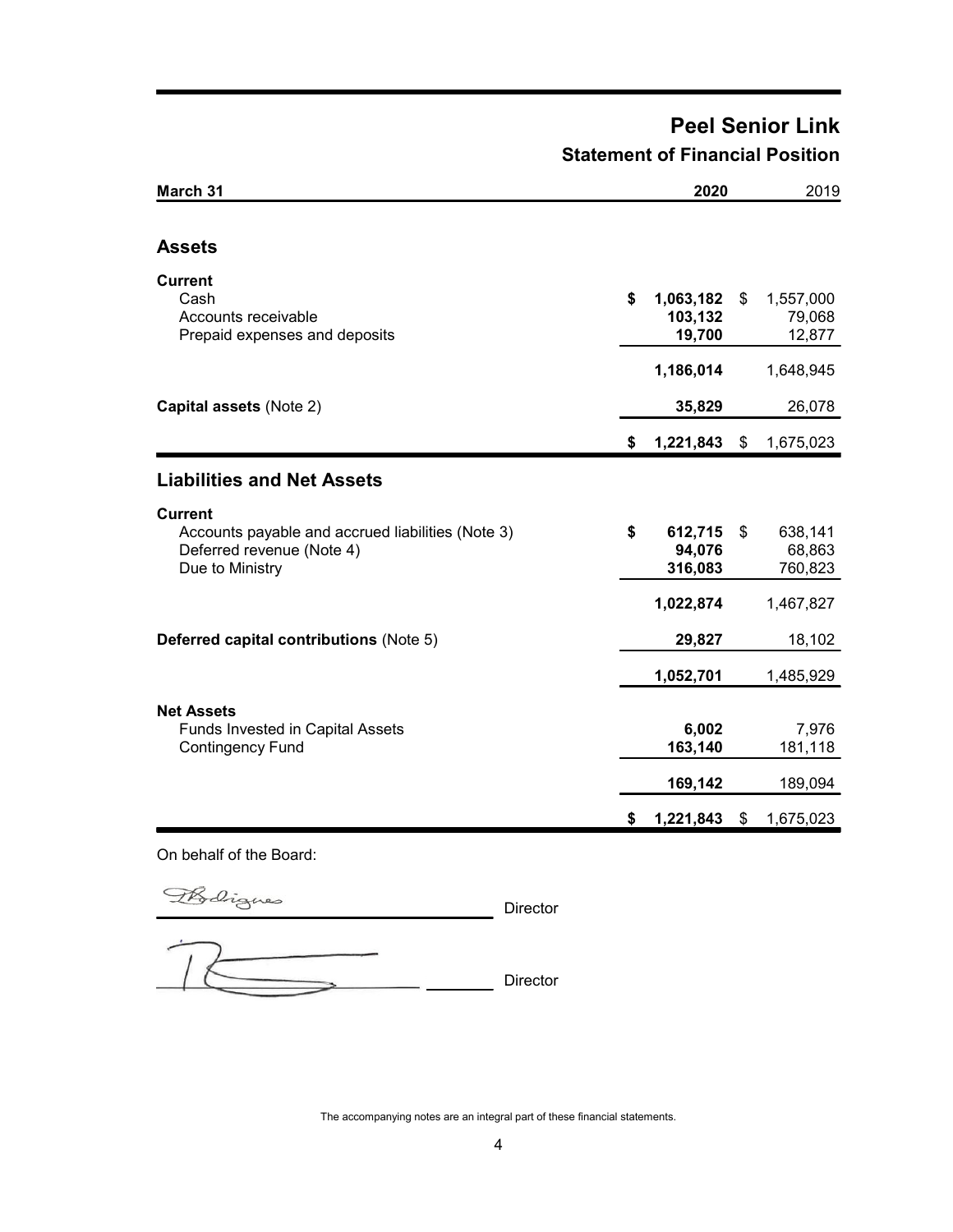# Peel Senior Link Statement of Changes in Net Assets

|                                                      | <b>Funds</b><br><b>Invested</b><br>in Capital<br><b>Assets</b> |      | Contingency<br><b>Fund</b> | General<br><b>Fund</b> | 2020<br><b>Total</b> | 2019<br>Total |
|------------------------------------------------------|----------------------------------------------------------------|------|----------------------------|------------------------|----------------------|---------------|
| <b>Balance, beginning of year</b>                    | \$<br>7,976 \$                                                 |      | 181,118 \$                 | $\blacksquare$         | \$<br>189,094 \$     | 267,495       |
| Deficiency of revenue over expenditures for the year |                                                                |      |                            | (19, 952)              | (19, 952)            | (78, 401)     |
| Interest income                                      | -                                                              |      | 3,803                      | (3,803)                | $\blacksquare$       |               |
| <b>Transfer of funds</b>                             |                                                                |      | (21, 781)                  | 21,781                 | $\blacksquare$       |               |
| <b>Purchase of capital assets</b>                    | 20,528                                                         |      |                            | (20, 528)              | $\blacksquare$       |               |
| <b>Capital contributions received</b>                | (20, 528)                                                      |      | ٠                          | 20,528                 | $\blacksquare$       |               |
| <b>Amortization of capital assets</b>                | (10, 777)                                                      |      |                            | 10,777                 |                      |               |
| Amortization of deferred capital contributions       | 8,803                                                          |      |                            | (8,803)                | $\blacksquare$       |               |
| <b>Balance, end of year</b>                          | \$<br>6,002                                                    | - \$ | 163,140 \$                 |                        | \$<br>169,142 \$     | 189,094       |

# For the year ended March 31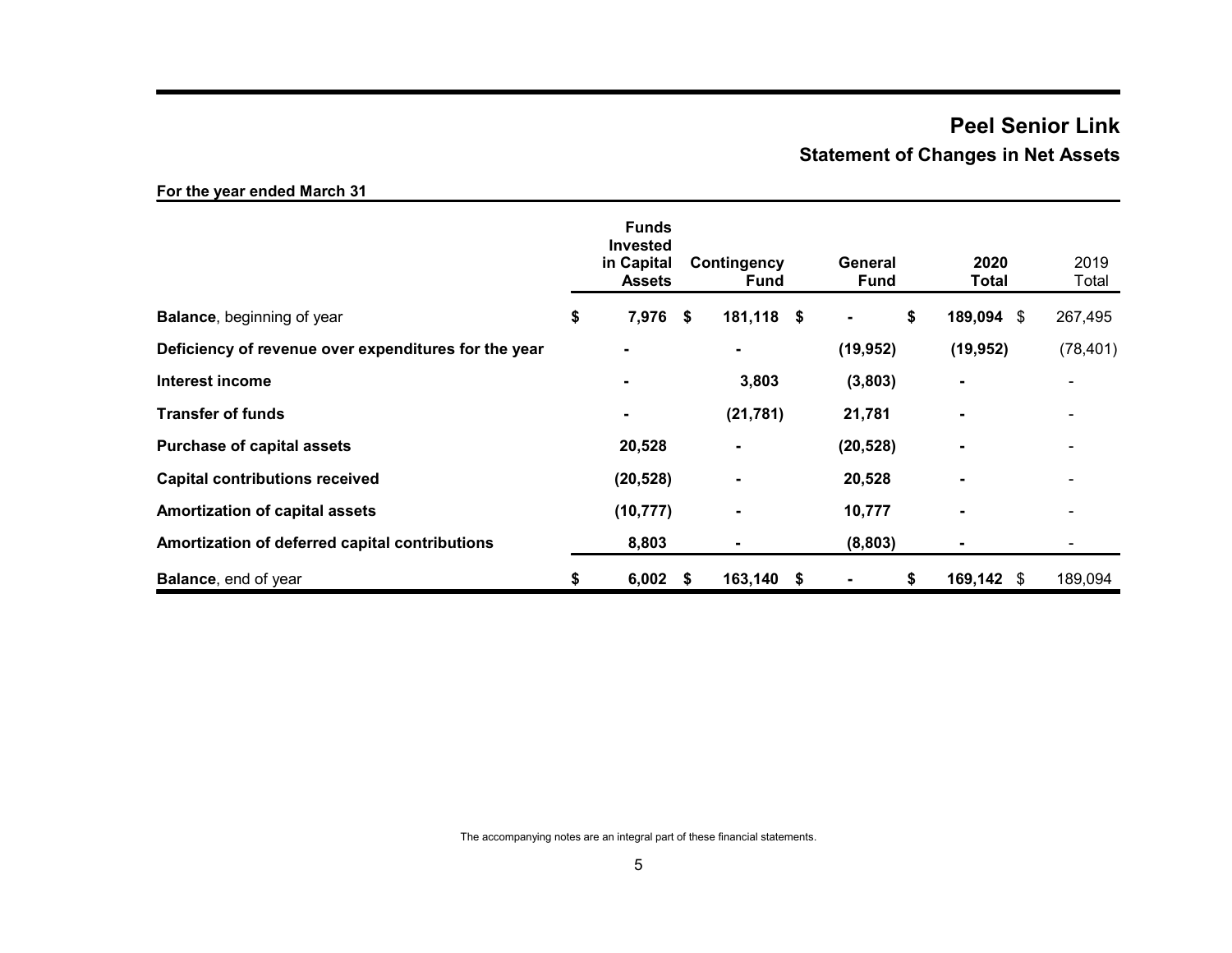# Peel Senior Link Statement of Operations

| For the year ended March 31                   |                 |            |                 |                      | 2020                              | 2019       |
|-----------------------------------------------|-----------------|------------|-----------------|----------------------|-----------------------------------|------------|
|                                               | General         | <b>MSA</b> | <b>MH LHIN</b>  | <b>CW LHIN</b>       | <b>Total</b>                      | Total      |
| <b>Revenue</b>                                |                 |            |                 |                      |                                   |            |
| Funding                                       |                 |            |                 |                      |                                   |            |
| <b>LHIN</b>                                   | \$              | \$         | $$6,722,353$ \$ |                      | 688,512 \$ 7,410,865 \$ 7,405,027 |            |
| <b>MH LHIN</b>                                |                 |            |                 |                      |                                   |            |
| one time                                      |                 |            | 513,259         |                      | 513,259                           | 129,600    |
| <b>CW LHIN</b>                                |                 |            |                 |                      |                                   |            |
| one time                                      |                 |            |                 | 70,038               | 70,038                            | 20,910     |
| <b>MSA</b>                                    |                 | 42,574     |                 |                      | 42,574                            | 48,502     |
| Less: Due to                                  |                 |            |                 |                      |                                   |            |
| Ministry                                      |                 |            | (242, 606)      |                      | (242, 606)                        | (183, 951) |
| Donations                                     | 20,928          |            |                 |                      | 20,928                            | 10,906     |
| Other (Note 8)                                | 390,005         |            |                 |                      | 390,005                           | 337,101    |
| Interest                                      | 3,803           |            | 10,436          |                      | 14,239                            | 13,828     |
|                                               | 414,736         | 42,574     | 7,003,442       | 758,550              | 8,219,302                         | 7,781,923  |
| <b>Expenditures</b>                           |                 |            |                 |                      |                                   |            |
| Advertising                                   |                 |            | 2,890           |                      | 2,890                             | 4,745      |
| Communications                                | 3,118           | 260        | 117,646         | 10,102               | 131,126                           | 63,933     |
| Insurance                                     |                 |            | 18,978          | 791                  | 19,769                            | 12,357     |
| Office and                                    |                 |            |                 |                      |                                   |            |
| supplies                                      | 2,714           | 1,999      | 188,295         | 11,812               | 204,820                           | 238,587    |
| Professional fees                             | 57,288          |            | 36,804          |                      | 94,092                            | 58,676     |
| Purchased                                     |                 |            |                 |                      |                                   |            |
| services                                      | 10,096          | 2,994      | 101,848         | 8,755                | 123,693                           | 89,292     |
| Rent and                                      |                 |            |                 |                      |                                   |            |
| occupancy costs                               | 5,301           |            | 102,619         | 5,600                | 113,520                           | 105,949    |
| Salaries and                                  |                 |            |                 |                      |                                   |            |
| benefits                                      | 298,399         | 36,686     | 6,316,085       | 765,301              | 7,416,471                         | 7,121,961  |
| Training                                      | 1,949           | 41         | 22,197          |                      | 24,187                            | 65,302     |
| Travel                                        | 6,100           | 594        | 96,080          | 3,938                | 106,712                           | 96,851     |
|                                               | 384,965         | 42,574     | 7,003,442       | 806,299              | 8,237,280                         | 7,857,653  |
|                                               |                 |            |                 |                      |                                   |            |
| <b>Excess (deficiency)</b><br>of revenue over |                 |            |                 |                      |                                   |            |
| expenditures before                           |                 |            |                 |                      |                                   |            |
| undernoted items                              | 29,771          |            |                 | (47, 749)            |                                   |            |
| <b>Other income</b>                           |                 |            |                 |                      | (17, 978)                         | (75, 730)  |
| (expenditures)                                |                 |            |                 |                      |                                   |            |
| Amortization                                  | (10, 777)       |            |                 |                      | (10, 777)                         | (10, 949)  |
| Deferred capital                              |                 |            |                 |                      |                                   |            |
| contributions                                 | 8,803           |            |                 |                      | 8,803                             | 8,278      |
| <b>Excess (deficiency)</b>                    |                 |            |                 |                      |                                   |            |
| of revenue over                               |                 |            |                 |                      |                                   |            |
| expenditures                                  | 27,797 \$<br>\$ |            | \$              | $(47, 749)$ \$<br>\$ | $(19,952)$ \$                     | (78, 401)  |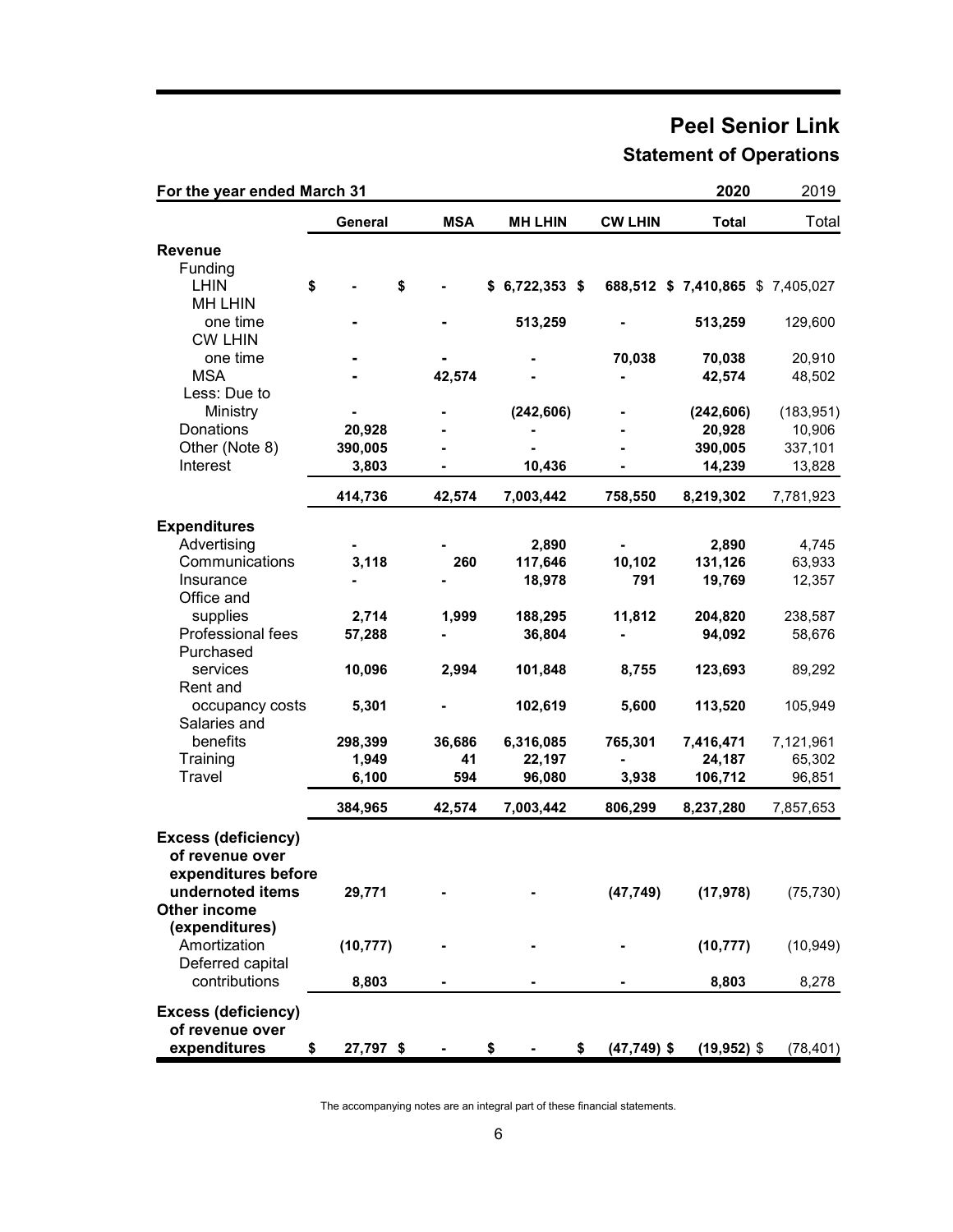Peel Senior Link Statement of Cash Flows

| For the year ended March 31                                                                                                                                                                           | 2020                               | 2019                            |
|-------------------------------------------------------------------------------------------------------------------------------------------------------------------------------------------------------|------------------------------------|---------------------------------|
| Cash provided by (used in)                                                                                                                                                                            |                                    |                                 |
| <b>Operating activities</b><br>Deficiency of revenue over expenditures<br>Adjustments required to reconcile deficiency of revenue over<br>expenditures with net cash provided by operating activities | \$<br>$(19,952)$ \$                | (78, 401)                       |
| Amortization of capital assets<br>Amortization of deferred capital contributions<br>Changes in non-cash working capital balances                                                                      | 10,777<br>(8, 803)                 | 10,949<br>(8,278)               |
| Accounts receivable<br>Prepaid expenses and deposits<br>Accounts payable and accrued liabilities                                                                                                      | (24, 064)<br>(6, 823)<br>(25, 426) | (1, 811)<br>12,367<br>(44, 954) |
| Deferred revenue<br>Due to Ministry                                                                                                                                                                   | 25,213<br>(444,740)                | 7,678<br>165,947                |
|                                                                                                                                                                                                       | (493, 818)                         | 63,497                          |
| <b>Investing activity</b><br>Purchase of capital assets                                                                                                                                               | (20, 528)                          | (3, 575)                        |
| <b>Financing activity</b><br>Deferred capital contributions received                                                                                                                                  | 20,528                             |                                 |
| Increase (decrease) in cash during the year                                                                                                                                                           | (493, 818)                         | 59,922                          |
| <b>Cash, beginning of year</b>                                                                                                                                                                        | 1,557,000                          | 1,497,078                       |
| Cash, end of year                                                                                                                                                                                     | \$<br>1,063,182                    | \$<br>1,557,000                 |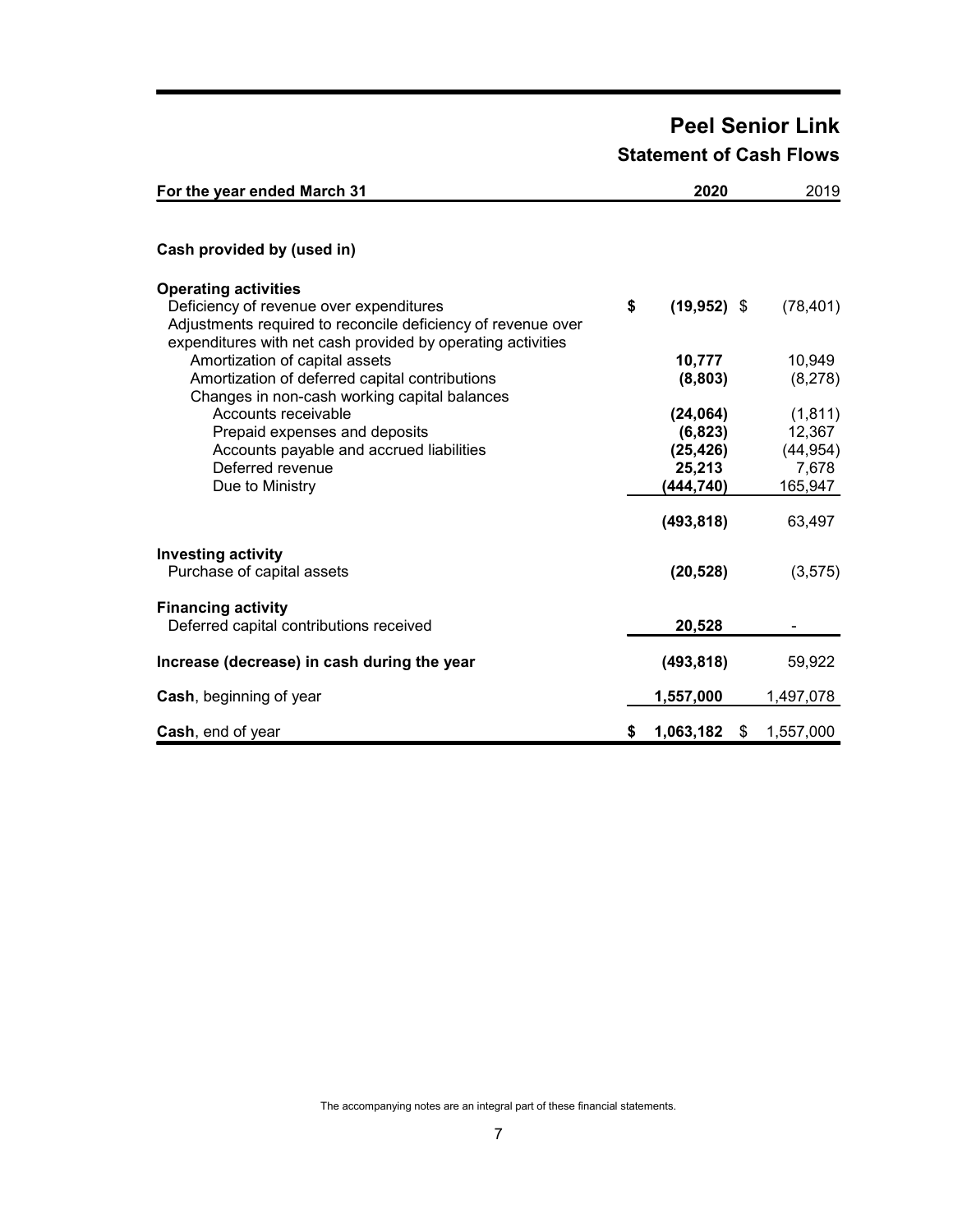#### March 31, 2020

#### 1. Summary of Significant Accounting Policies

#### Nature of Operations

Peel Senior Link (the "Organization") is a non-profit organization incorporated without share capital. The Organization was incorporated under the provisions of the Canada Not-for-profit Corporations Act, and during the year, the Organization became incorporated under the Corporations Act (Ontario), effective March 28, 2019.

The purpose of Peel Senior Link is to help seniors live at home independently with integrated support and services, and advancing care excellence in the community to help seniors age at home with dignity.

The Organization is a registered charity and, as such, is exempt from income tax and may issue income tax receipts to donors.

#### Revenue Recognition

The Organization follows the deferral method of accounting for revenue, whereby restricted sources of revenue are recognized as revenue in the year in which the related expenses are incurred. Unrestricted sources of revenue, such as donations, are recognized as revenue when received or receivable, if the amount to be received can be reasonably estimated and collection is reasonably assured.

Government grants and subsidies are recognized as revenue in the period in which the related expenses are incurred.

#### Capital Assets

Capital assets are recorded at cost less accumulated amortization. Amortization is provided on a diminishing balance basis based on the useful lives of assets as follows:

| Computer equipment            | $\sim$ 10 $\pm$ | 30%                |
|-------------------------------|-----------------|--------------------|
| Office equipment              | $\sim$          | <b>20%</b>         |
| <b>Furniture and fixtures</b> | $\sim$          | 20%                |
| Leasehold improvements        | $\sim$ 10 $\,$  | over term of lease |

#### Deferred Revenue

Deferred revenue relates to restricted funds received in advance for expenses to be incurred in the following fiscal year.

#### Funds Invested in Capital Assets

Funds invested in capital assets represents funds provided for the acquisition and financing of capital assets. The financing of funds invested in capital assets is transferred from operations on an annual basis. All amortization of capital assets and of deferred capital contributions is charged to this fund.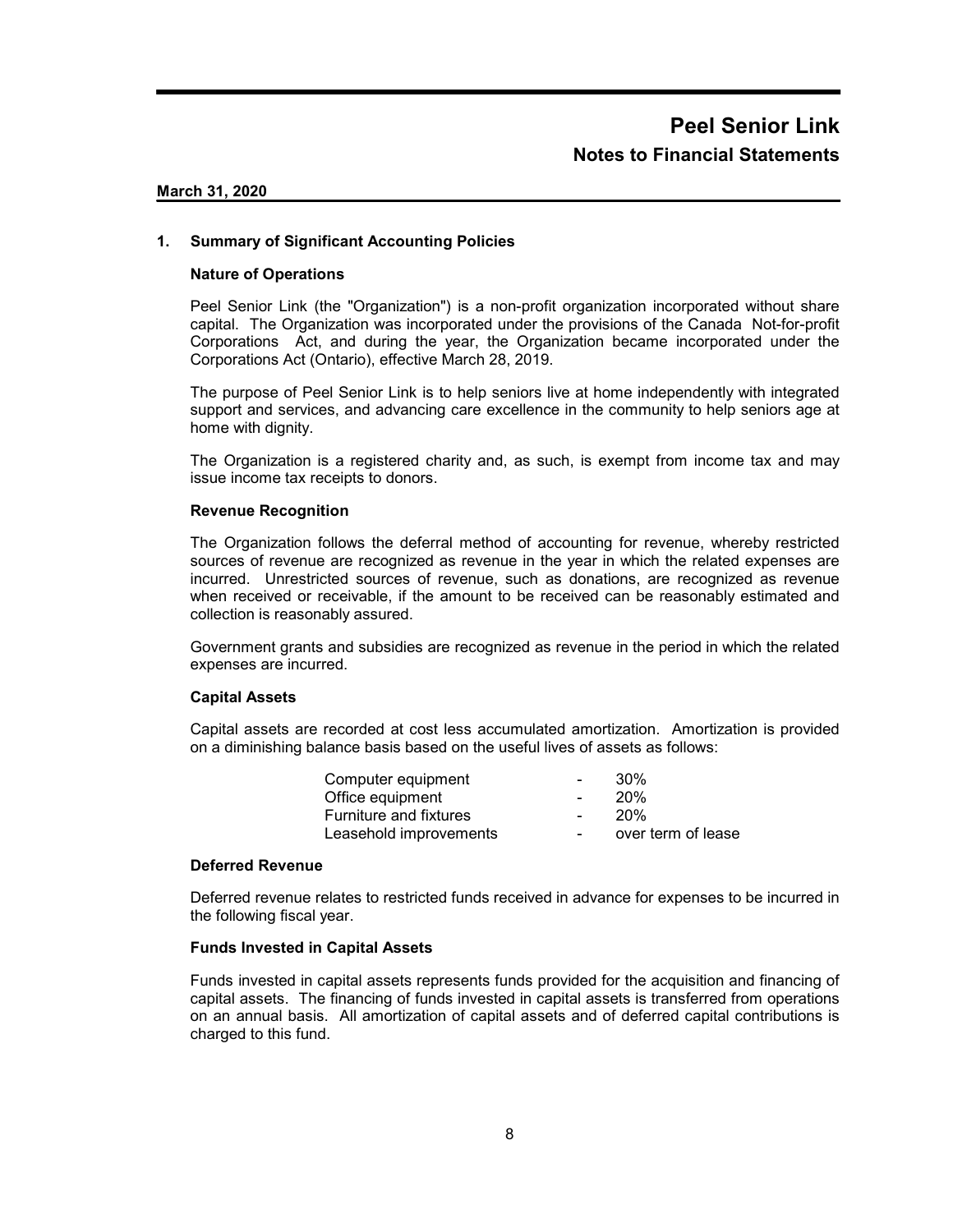#### March 31, 2020

#### 1. Summary of Significant Accounting Policies (continued)

#### Contingency Fund

The Board of Directors has established a contingency fund to allow for extraordinary and unanticipated general contingencies incidental to the operations of Peel Senior Link.

#### Contributed Materials and Services

Contributed materials and services which are used in the normal course of the Organization's operations and would otherwise have been purchased are recorded at their fair value at the date of contribution if fair value can be reasonably estimated. There were no contributed materials and services in the current or prior year.

#### Use of Estimates

The preparation of financial statements in accordance with Canadian accounting standards for not-for-profit organizations requires management to make estimates that affect the reported amounts of assets and liabilities and the reported amounts of revenues and expenditures for the reporting periods. Actual results could differ from management's best estimates as additional information becomes available in the future.

#### Financial Instruments

Financial instruments are recorded at fair value when acquired or issued. In subsequent periods, financial instruments are reported at cost or amortized cost less impairment, if applicable. Financial assets are tested for impairment when changes in circumstances indicate the asset could be impaired. Transaction costs on the acquisition, sale or issue of financial instruments are charged to the financial instrument.

#### 2. Capital Assets

|                                                                                                   |                                             | 2020                                        |                                             | 2019                                        |
|---------------------------------------------------------------------------------------------------|---------------------------------------------|---------------------------------------------|---------------------------------------------|---------------------------------------------|
|                                                                                                   | Cost                                        | <b>Accumulated</b><br>Amortization          | Cost                                        | Accumulated<br>Amortization                 |
| Computer equipment<br>Office equipment<br><b>Furniture and fixtures</b><br>Leasehold improvements | \$<br>146,003<br>20,585<br>32,676<br>64,221 | \$<br>121,728<br>17,450<br>30,679<br>57,799 | \$<br>125,475<br>20,585<br>32,676<br>64,221 | \$<br>118,656<br>16,666<br>30,180<br>51,377 |
|                                                                                                   | 263,485                                     | \$<br>227,656                               | \$<br>242,957                               | \$<br>216,879                               |
| Net book value                                                                                    |                                             | \$<br>35,829                                |                                             | \$<br>26,078                                |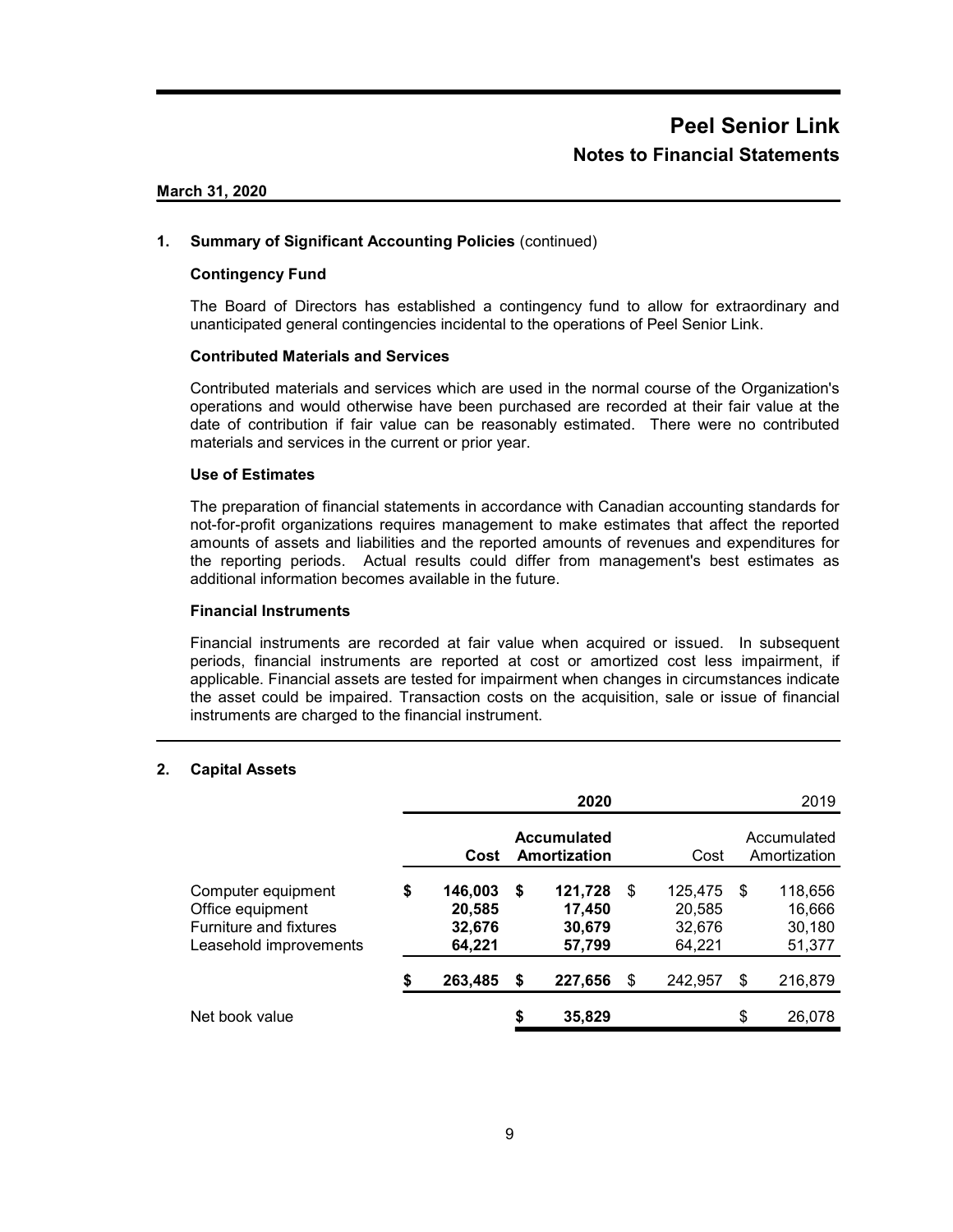#### March 31, 2020

#### 3. Accounts Payable and Accrued Liabilities

Included in accounts payable and accrued liabilities is \$63,458 (2019 - \$64,524) in government withholding taxes.

#### 4. Deferred Revenue

Deferred revenue consists of the following:

|                                                              | 2020                     | 2019             |
|--------------------------------------------------------------|--------------------------|------------------|
| Deferred revenue - LHIN<br>Deferred revenue - Region of Peel | $\blacksquare$<br>83.923 | 11.569<br>57.294 |
| Deferred revenue - MSA                                       | 10.153                   | -                |
|                                                              | 94,076 \$                | 68,863           |

# 5. Deferred Capital Contributions

|                                                                                                                |   | 2020                          | 2019              |
|----------------------------------------------------------------------------------------------------------------|---|-------------------------------|-------------------|
| Balance, beginning of year<br>Capital contributions received<br>Amortization of deferred capital contributions | S | 18.102 S<br>20,528<br>(8,803) | 26,380<br>(8,278) |
| Balance, end of year                                                                                           |   | 29.827                        | 18.102            |

## 6. Funding

The Organization is dependent upon the Mississauga Halton Local Health Integration Network (MH LHIN) as well as the Central West Local Health Integration Network (CW LHIN) for the majority of its funding. In recognition of this risk, the Organization identified the diversification of funding sources through strategic and annual business plans as a risk mitigation strategy.

## 7. Line of Credit

The Organization has a line of credit of \$50,000 available for its use, that bears interest at prime plus 2.3% (2019 - prime plus 2.3%), and is secured by book debts. No amounts have been drawn on the line of credit.